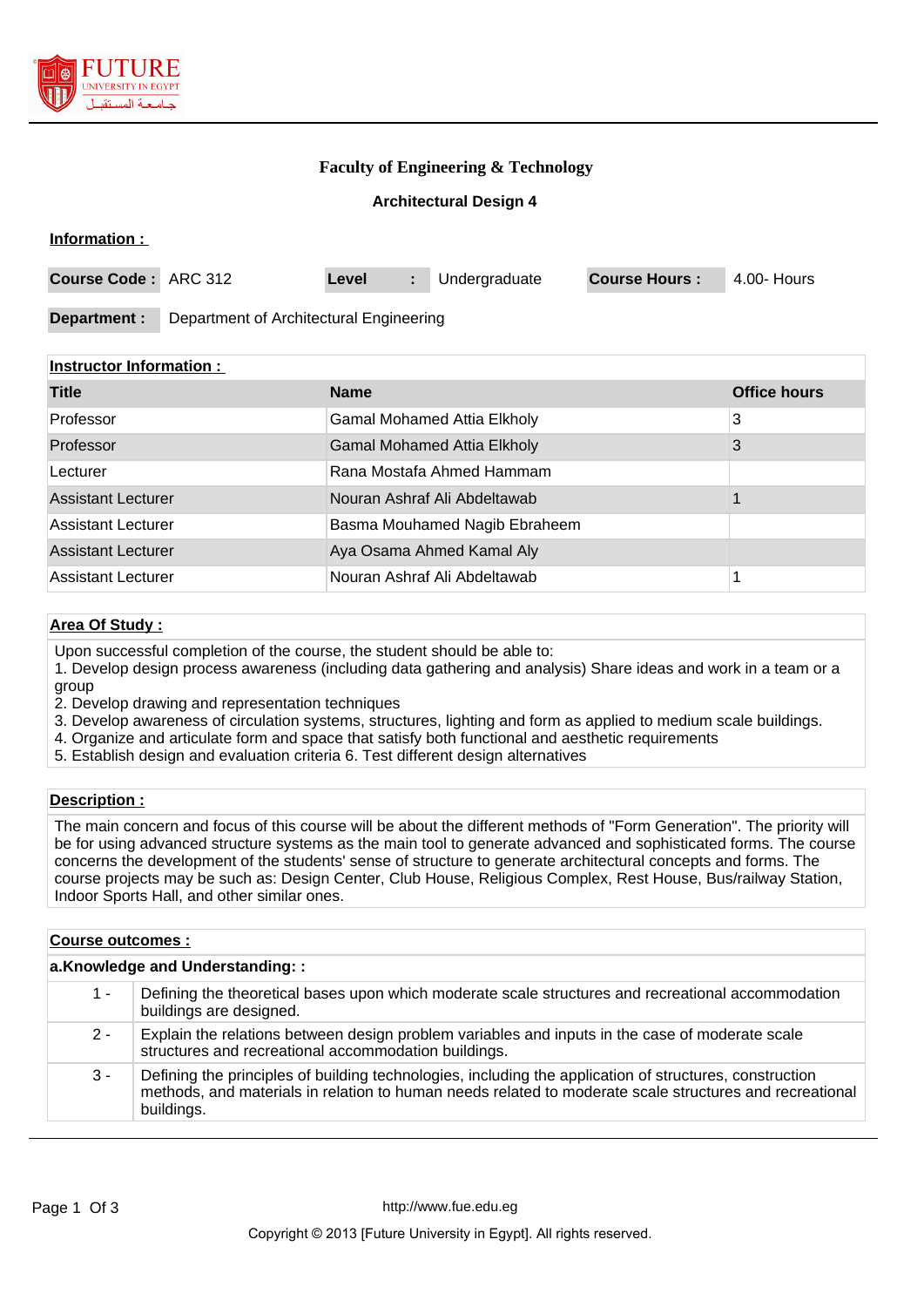

| $4 -$                                | Explaining the environmental aspects that affect the project quality in the case of moderate scale<br>structures and recreational buildings.                                                  |  |  |
|--------------------------------------|-----------------------------------------------------------------------------------------------------------------------------------------------------------------------------------------------|--|--|
|                                      | b.Intellectual Skills::                                                                                                                                                                       |  |  |
| $1 -$                                | Using analytical thinking methods to define complex design problems.                                                                                                                          |  |  |
| $2 -$                                | Using creative thinking methods to propose different matured and enhanced design alternatives.                                                                                                |  |  |
| $3 -$                                | Evaluating design alternatives professionally.                                                                                                                                                |  |  |
| $4 -$                                | Deducing the detailed requirements and architectural project program in the case of public buildings,<br>according to the user behavior, site limitations, availabilities and function needs. |  |  |
| $5 -$                                | Generate design concepts based on the structure system as a form generator.                                                                                                                   |  |  |
|                                      | c. Professional and Practical Skills: :                                                                                                                                                       |  |  |
| $1 -$                                | Express creative and innovative solutions of the design problem                                                                                                                               |  |  |
| $2 -$                                | Designing wide span buildings with forms inspired by its structures in light of the social, aesthetic and<br>technical requirements.                                                          |  |  |
| $3 -$                                | Using proper presentation techniques to represent his/her final design proposal.                                                                                                              |  |  |
| d. General and Transferable Skills:: |                                                                                                                                                                                               |  |  |
| $1 -$                                | Expressing his/her ideas by visual, graphic, written and verbal means                                                                                                                         |  |  |
| $2 -$                                | Search for relevant information.                                                                                                                                                              |  |  |
| $3 -$                                | Managing time and meet deadlines                                                                                                                                                              |  |  |

# **Course Topic And Contents :**

| <b>Topic</b>                    | No. of hours Lecture |                | <b>Tutorial / Practical</b> |
|---------------------------------|----------------------|----------------|-----------------------------|
| Data collection and data review | 8                    | 2              | 6                           |
| Data Analysis                   | 8                    | 2              | 6                           |
| Site analysis and Concept       | 8                    | 2              | 6                           |
| Research submission             | 8                    | 2              | 6                           |
| Conceptual design follow up     | 8                    | $\overline{2}$ | 6                           |
| Form and Composition            | 8                    | 2              | 6                           |
| Master plan                     | 8                    | 2              | 6                           |
| First submission                | 8                    | 2              | 6                           |
| Follow up                       | 8                    | $\overline{2}$ | 6                           |
| Detailed architectural drawings | 8                    | $\overline{2}$ | 6                           |
| Second submission               | 8                    | 2              | 6                           |
| Detailed architectural drawings | 8                    | 2              | 6                           |
| Semi final submission           | 8                    | 2              | 6                           |
| Project finishing               | 8                    | 2              | 6                           |
| final submission                | 8                    | 2              | 6                           |

# **Teaching And Learning Methodologies :**

Lectures.